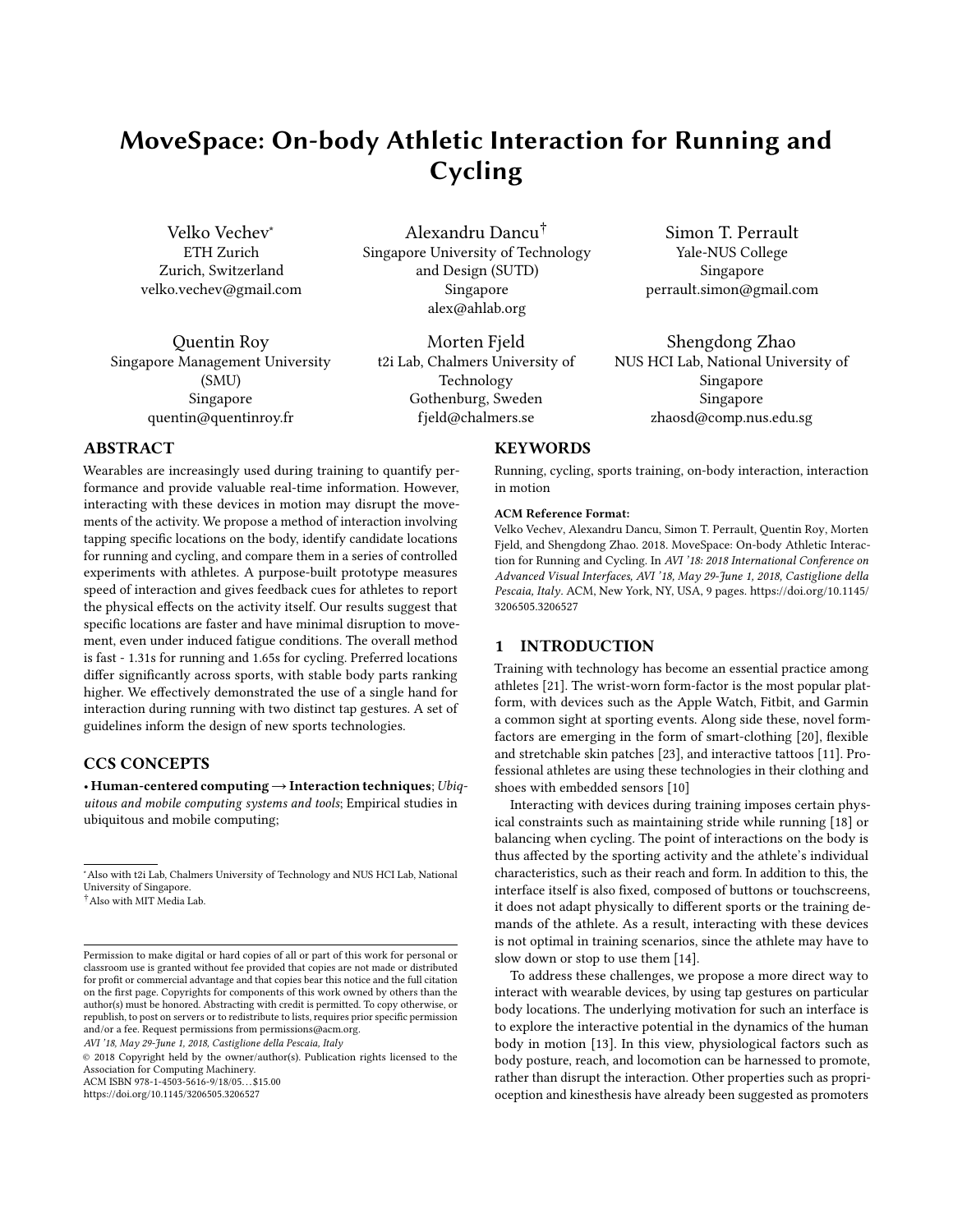AVI '18, May 29-June 1, 2018, Castiglione della Pescaia, Italy V. Vechev et al.



Figure 1: We propose an interface that allows input during movement by tapping the body. We map the fastest, easiest to target, and least disruptive locations which differ for the sports of running and cycling. Tapping locations can provide athletes with information about their performance in real-time, and allow them to stay in control of their devices.

of interaction [\[7\]](#page-8-9). Therefore, this direction of study could reveal bodily dynamics and movements appropriate for interaction that can be used to create more natural and easier to use interaction methods, which flow naturally with given physical activities.

We select the two sports of cycling and running for the study as they present different challenges in terms of demand on locomotion, form, and exertion. We asked athletes to try using their body as an input surface during a real training session and to report which locations they preferred. From this initial study we elicited eleven candidate locations for running, and six for cycling. We further evaluated these locations in a series of experiments by recording actuation time and subjective data during athletic training for both running and cycling, and noted significant differences in location performance depending on activity. We discuss the underlying factors for these results, analyze them in relation to activities, and compare to previous work.

The contributions of this paper are:

- (1) A fast method of input in athletic interaction Synthetic stimuli response times are 1.31s for running and 1.65s for cycling (Table [1](#page-5-0) and Table [2\)](#page-6-0).
- (2) A map of body locations showing which are the most comfortable for input and the effect of interaction on the athletic activity (running: Figure [4;](#page-4-0) cycling: Figure [5\)](#page-6-1), paving the way for many sports to use on-body interaction.

### 2 RELATED WORK

Interaction in sports present a unique set of design challenges in terms of demand from locomotion, form, and exertion. Previous studies have looked at the performance aspects [\[21\]](#page-8-1) and experiences of technology use [\[19\]](#page-8-10) during training, while we direct our attention to the interaction itself and consider it in terms of these challenges.

#### 2.1 Wearable Interfaces

Interactive devices expand the input and output capabilities of the athlete thus allowing them greater access over their information and

device functions. Interactive clothing allows input using conductive fibres [\[12,](#page-8-11) [20\]](#page-8-2), while skin sensing technology using EMG [\[15\]](#page-8-12), acoustic [\[9\]](#page-8-13), and waveguide [\[24\]](#page-8-14) technologies have been explored for input. Another type of interactive material is the wearable tattoo based on gold leaf [\[11\]](#page-8-4), and the electronic stretchable skin [\[23\]](#page-8-3). While the advantage of these interfaces is that they are portable and mobile, they are not informed by user studies involving the human body in motion. Our paper addresses this topic by exploring preferred body locations for tapping while running and cycling.

Smart watches conveniently combine both sensing and interaction capabilities, however, they have two key problems. Since they are necessarily wrist-mounted, they can only collect data from that location. Second, that location may not be a suitable interaction point when considered under different sporting activities. Therefore, interacting with these devices in motion may require the user to stop or interrupt the motions of the activity [\[14\]](#page-8-7).

#### 2.2 Interacting in Motion

Several frameworks have been created to help designers create interactions that align with the movements of the human body. Mueller et al. propose an exertion framework looking at these interactions through 4 lenses: the responding, moving, sensing, and relating body. In particular, the moving body refers to the repositioning of body parts relative to one another during physical activity [\[16\]](#page-8-15). Marshall et al. create a taxonomy of interactions in motion according to their relation to locomotion, and the degree to which the activity allows an interaction [\[13\]](#page-8-8). Applications of these ideas can be seen in projects which take advantage of existing activity movements input to their connected systems, for example, using cycling gestures [\[6\]](#page-8-16) and foot tapping [\[5\]](#page-8-17). Even implicit parameters such as heart rate have been used as input during running [\[17\]](#page-8-18). The goal of this study is expand this space by evaluating the feasibility and effectiveness of on-body tapping as a potential non-disruptive method of interaction for multiple sports.

#### 2.3 On-body interfaces

Very recently, Hamdan et. al [\[8\]](#page-8-19) have explored on-body tapping for running. We distinguish from this work with the following: i) the evaluated location were different – our participants identified 3 different location: the thumb, neck, and ear. One explanation for this is that we used 3 times more users in the elicitation study compared with [\[8\]](#page-8-19); ii) we evaluate another cycling besides running and draw general conclusions for the implications of wearable devices for athletic interaction. Pinstripe [\[12\]](#page-8-11) studied interaction with textile user interfaces across the body while sitting, standing still, and walking showing that pocket, forearm, upper arm, and sternum are the preferred locations. BodyScape [\[22\]](#page-8-20) evaluated the performance of 18 body parts finding that upper body targets were faster for touching (1.4s) than lower limbs (1.6s) and upper body locations were more socially acceptable. Gesture elicitation studies for singlehand microgestures [\[4\]](#page-7-0) showed that when comparing with other gestures, taps are preferred by users because of their ease of use and conceptual simplicity. While the human body has been explored as an input and output device in a stationary context [\[22\]](#page-8-20), our work focuses on the interaction possibilities afforded by the moving body.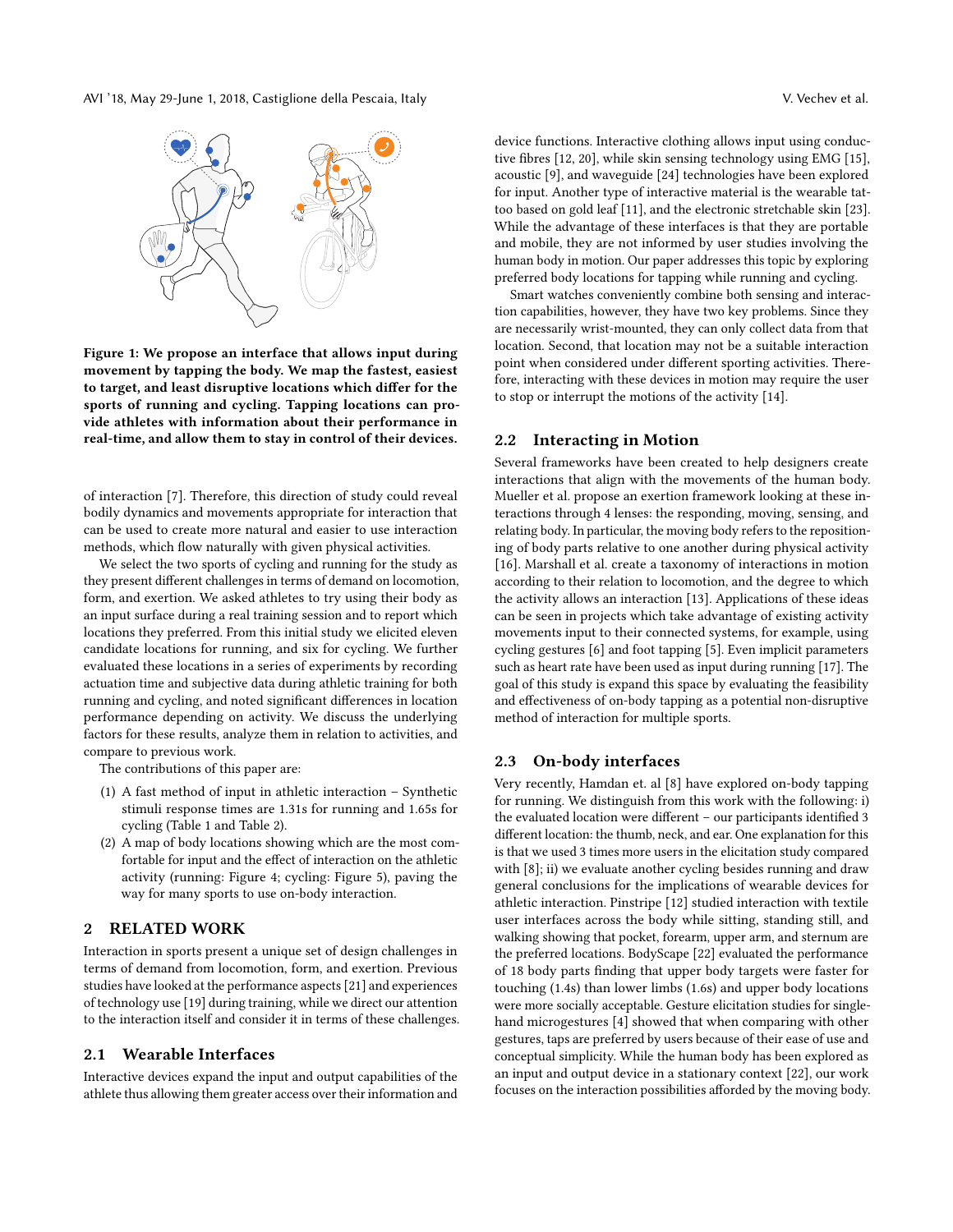# 3 MOTIVATION

To more clearly address the potential of a non-disruptive form of athletic interaction, we propose a method of interaction involving tapping locations on the body which accounts for the motions of the activity. This allows us to address the issues of optimal input locations on the body without regard to device sensing and information output; a strategy lining up well with compact multitouch input and output gear [\[11,](#page-8-4) [15,](#page-8-12) [20,](#page-8-2) [24\]](#page-8-14). We conducted a series of studies with athletes to answer the following questions: 1) Is on-body tapping a suitable method of interaction during training? 2) Among training athletes, which different body locations do they think are suitable for interaction during training, and why? 3) How do these body locations perform in terms of speed, accuracy, workload, and the effect on their posture and movement? 4. Does the performance and ranking of the different locations vary according to different types of activities? If so, how do they vary and why? 5. Do athletes find this type of interaction desirable, and for what purpose?

# 4 FINDING SUITABLE BODY LOCATIONS

To answer the question regarding the suitability of the proposed method, we conducted a study with athletes and asked them to try out on-body locations during running and cycling by tapping them.

# 4.1 Participants and Method

We recruited 9 runners (4 female) who trained on average 4.3-6x per week. Similarly, we recruited 5 active cyclists (1 female) who practiced a minimum of 2x per week. Recruitment was done via a local sports clubs and the authorâĂŹs personal network. The instructions were the same for both sports, and stated: "While in motion, try to touch areas of your body and reflect on the comfort and performance of the interaction.". Athletes could use any location in their vicinity, including parts of their equipment, or the bike itself. There was no minimum time or number of attempts that athletes had to complete, and they were free to integrate it into their training routine as they saw fit. All participants received the same set of instructions, however, some received them via email, while others received a paper version in person. Where possible, we also requested for photographs of the exact locations chosen.

4.1.1 Body Locations for Running. We collected 11 candidate locations: Neck, Ear, Dominant Chest, Center Chest, Non-Dominant Chest, Belly, Hip, Inner Wrist, Outer Wrist, Palm and Fingers. The hand locations could be activated in two distinct modes: touching the finger with the thumb, and activating the palm using the middle finger. Some participants felt that they could accidentally activate the palm position if they make a fist while running, thus they preferred the finger-to-thumb interaction. Areas on the front torso were chosen for their stability: "The centre-line of my body stays relatively stable while running, it was almost as easy to touch this area as accurately as my hands/wrists." (P2, M, 33, Marathon Runner)

The hip and thigh area were included due to its proximity to the motion of the arm swing. Locations on the wrist and ear were primarily selected due to previous experience in interacting with devices in these areas. Participants also reported trying out the shoulder, knees and ankles, but they were not recommended as they were difficult to target, too far away, or affected the runners stride

<span id="page-2-0"></span>

Figure 2: Hardware prototype as worn by one of our participant demonstrating its ability to accommodate to various hand postures.

negatively. Two athletes also attempted swipe gestures instead of taps, but found the direction difficult to control. The motion of the arm is tied to the phases of stride, thus the point of contact could coincide with the landing step which pulls the hand down. Swipe gestures could also interfere with input intended as a tap: "I donâĂŹt want to swipe it, but my hand automatically goes down. My intention was to do a tap, but I did a slide instead" (P7, M, 29, Ultra Marathoner)

Based on these results, the subsequent studies concentrated solely on tap gestures and we incorporated into the prototype the ability to perform both input on the whole body and microinteractions using a single hand.

4.1.2 Body Locations for Cycling. We elicited 6 locations from the participants who cycled: Helmet, Neck, Chest Center, Upper Arm, Wrist and Thigh. Participants preferred the top half of the body like the neck, helmet, chest, and upper arm in order to maintain balance while cycling. Dominance did not seem to play an important role in location selection. No participants suggested touching the bicycle itself as input, despite the instructions stating that this is acceptable. This may be due to existing biases, e.g., the bike is for controlling steering etc. the set of recommended locations allows us to focus solely on using the body itself as input. One limitation of this study is the inability to control the cycling posture. In the cycling experiment, we control for this variable by using only the brake-hood position.

#### 5 HARDWARE PROTOTYPE

The prototype was designed to fit the task of usage during training. The hardware consisted of two main components: a ring-mounted RFID reader connected via flexible wires to a wrist-mounted enclosure containing an Arduino Bluno and a 1,000 mAh Lithium-Polymer battery connected to an MFRC522 RFID reader. RFID stickers on the body provide a passive means of detecting which body part was touched. Each tag is 30mm in diameter and can be triggered from any angle, through clothing and the finger itself, from a distance of 0-2cm. This solution is designed to be robust and allows near instant recognition, does not require machine learning, and is not affected by conditions like heat and sweat [\[15\]](#page-8-12). We tested the prototype in a series of pilot studies to make sure there were no discomfort or range of motion issues due to the form factor. The final prototype can be seen in Figure [2.](#page-2-0)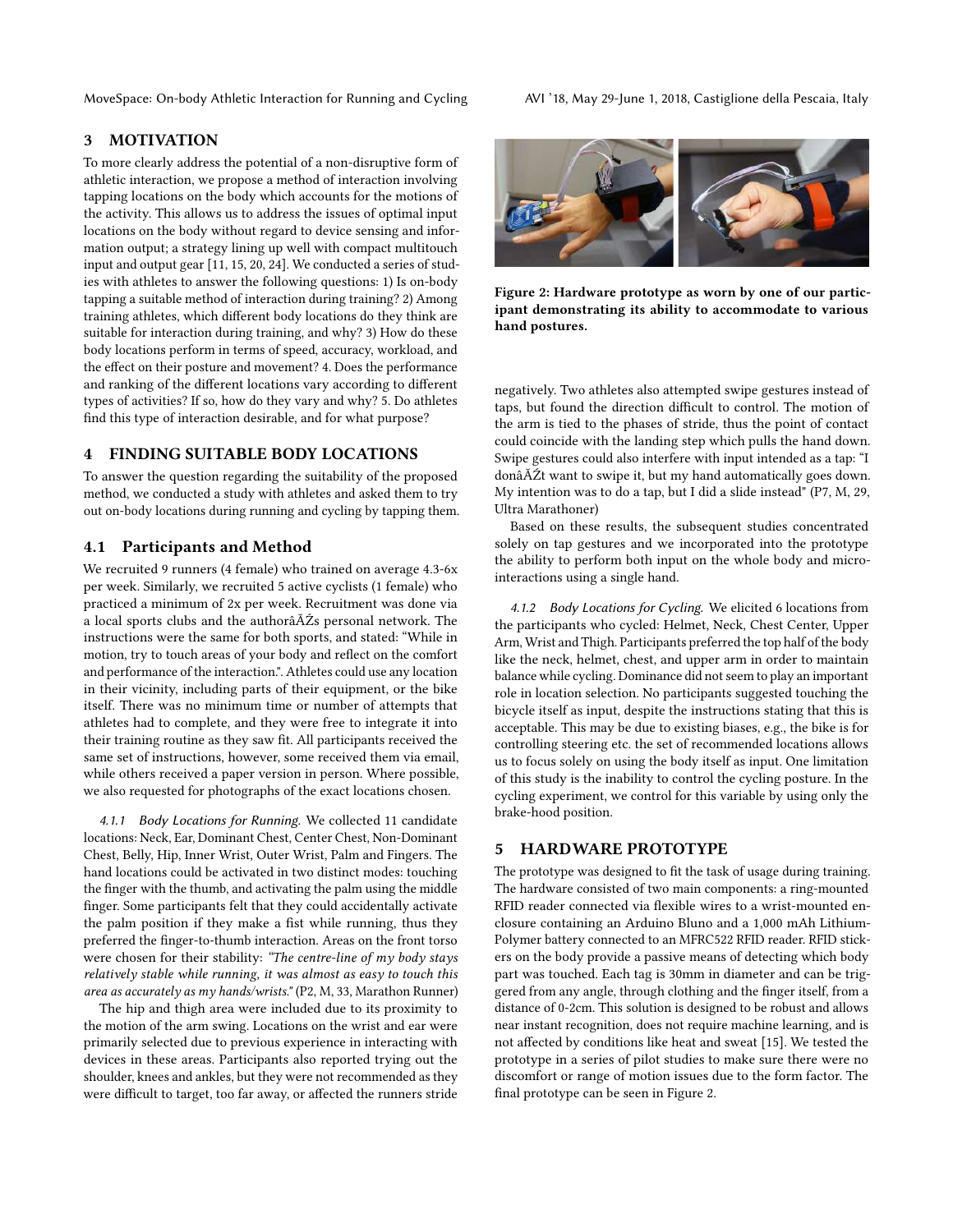# 6 EXPERIMENT 1: RUNNING ON A TREADMILL

Based on results from our elicitation study, we identified 11 possible candidate locations for on-body interaction: Neck, Ear, Dominant Chest, Center Chest, Non-Dominant Chest, Belly, Hip, Inner Wrist, Outer Wrist, Palm and Fingers. The goal of the next experiment was to a) narrow down the number of locations, b) answer the most important questions regarding the effectiveness of the method and its impact on form and the ability to target. We used a treadmill study so that we could control speed of running in order to investigate the effects of fatigue.

#### 6.1 Participants

Ten participants (2 females, 1 left-handed) ranging from 20 to 40 years old  $(M = 24, SD = 5.87)$  were recruited from within the university community. All the participants were running between 8 and 20 times per month  $(M = 12)$ .

#### 6.2 Task and Stimuli

During each trial, the participant hears the name of a body location via audio and then must tap on the correct location using our system. A trial finishes when the participant taps on any location, and binary audio feedback was given to the participant. There was a 3 second break between trials.

#### 6.3 Apparatus

Participants wore our hardware prototype on their dominant hand with the ring mounted on the middle finger. Before use, each tag was wrapped in plastic and adhered on the body using KT tape. We collected data using our custom software on a Nexus 5 smartphone running on Android 6.0.1 which communicates with our prototype via Bluetooth LE. Our participants ran on a FreeMotion Reflex T 11.8 Treadmill.

#### 6.4 Procedure

Participants began the experiment by filling a pre-test questionnaire with demographic information. The experimenter would then describe the experiment to the participant, show them how to operate the system, and assist the participant in putting all the eleven stickers on the correct body locations. Body locations were placed in specific locations which could be accurately reproduced. A brief training session was performed until they understood and were able to tap each location.

Participants would then proceed to a warm-up run of 3 minutes at 11.5 km/h, followed by 6 test blocks, also at 11.5km/h. To induce fatigue, the last two blocks involved first running for 3 minutes at 14 km/h before proceeding to the trials. These speeds were chosen based on average human endurance running and sprinting speeds [\[18\]](#page-8-6).

#### 6.5 Design

A within-subject design was used with two independent variables: Body Location { Ear, Neck, Non-Dominant Chest, Center Chest, Dominant Chest, Non Dominant Inner Wrist, Non Dominant Outer Wrist,

Dominant Palm, Dominant Thumb, Belly, Thigh} and Block {Training1, Training2, Test1, Test2, Test3, Test4}. The Body Location was randomized within blocks.

We measured accuracy, execution time, as well as perceived ability to target and perceived effect on stride as dependent variables. A trial was considered accurate if the user successfully tapped on the location corresponding to the stimulus. Since we used audio stimuli, the execution time was defined as the time elapsed between the moment when the system starts speaking a location name until the moment where the participant taps on a specific location. Since each body location has a name of varying length, we used non-ambiguous stimuli of variable duration. Due to this variance in stimuli time, we could not compare completion time between locations. Our focus was more on subjective preference in order to reduce the number of locations to only choose desirable ones.

Ability to target and effect on stride were measured at the end of each block, using a 7 point Likert-Scale (1: Hard to target/High impact on stride, 7: Easy to target/Low impact on stride).

Each participant completed the experiment in about 1 hour, including short breaks between blocks. The design included the following: 10 participants  $\times$  11 body locations  $\times$  [2 training blocks + 4 test blocks]  $\times$  5 repetitions = 3300 trials.

### 6.6 Results

We excluded the actuation time data from the training blocks for analysis. Thus, results are only taken from the four test blocks. We use ANOVA for statistical analysis and pairwise t-tests with Bonferroni correction for post-hoc comparisons.

6.6.1 Time. Our participants were quite fast at tapping on target, with a global average time of 1.43 second. A one-way ANOVA with repeated measures showed a significant main effect of Block on execution time  $(F_{3,27} = 3.01, p = .04)$ . The Block Test1 was the slowest ( $M = 1.55$ s) compared to Test2 ( $M = 1.39$ s), Test3  $(M = 1.38s)$  and Test4 ( $M = 1.39s$ ). The difference was significant between Test1 and Test3 ( $p = .05$ ).

6.6.2 Accuracy. The participants were very accurate during the experiment, reaching an overall accuracy average of 97.4%. A twoway ANOVA with repeated measures on both factors did not show any significant main effect of either *Block* ( $p = .08$ ) or *Body Location*  $(p = .44)$  and no interaction  $(p = .12)$ .

6.6.3 Ability to Target. The average ability to target was 5.37/7. A two-way ANOVA with repeated measures on both factors showed a significant main effect of *Body Location* on ability to target ( $F_{10,90}$  = 2.66,  $p = .018$ ), an interaction between Body Location and Block  $(F_{30,270} = 1.67, p = .019)$  but no effect of *Block* ( $p = .07$ ). The average ability to target for each location is shown in Figure [4.](#page-4-0) We observed 12 significant pairwise comparisons: Ear  $(M = 6.33/7)$ with 4 other locations with lower scores, Thigh  $(M = 4.08/7)$  with 3 other locations, Dominant Chest ( $M = 4.55/77$ ) with 5 better scoring locations, and Non Dominant Chest ( $M = 4.82/7$ ) with 3 other locations with higher scores. Note that three pairwise comparisons are counted twice in the previous sentence. Figure [3](#page-4-1) summarizes these pairwise comparisons.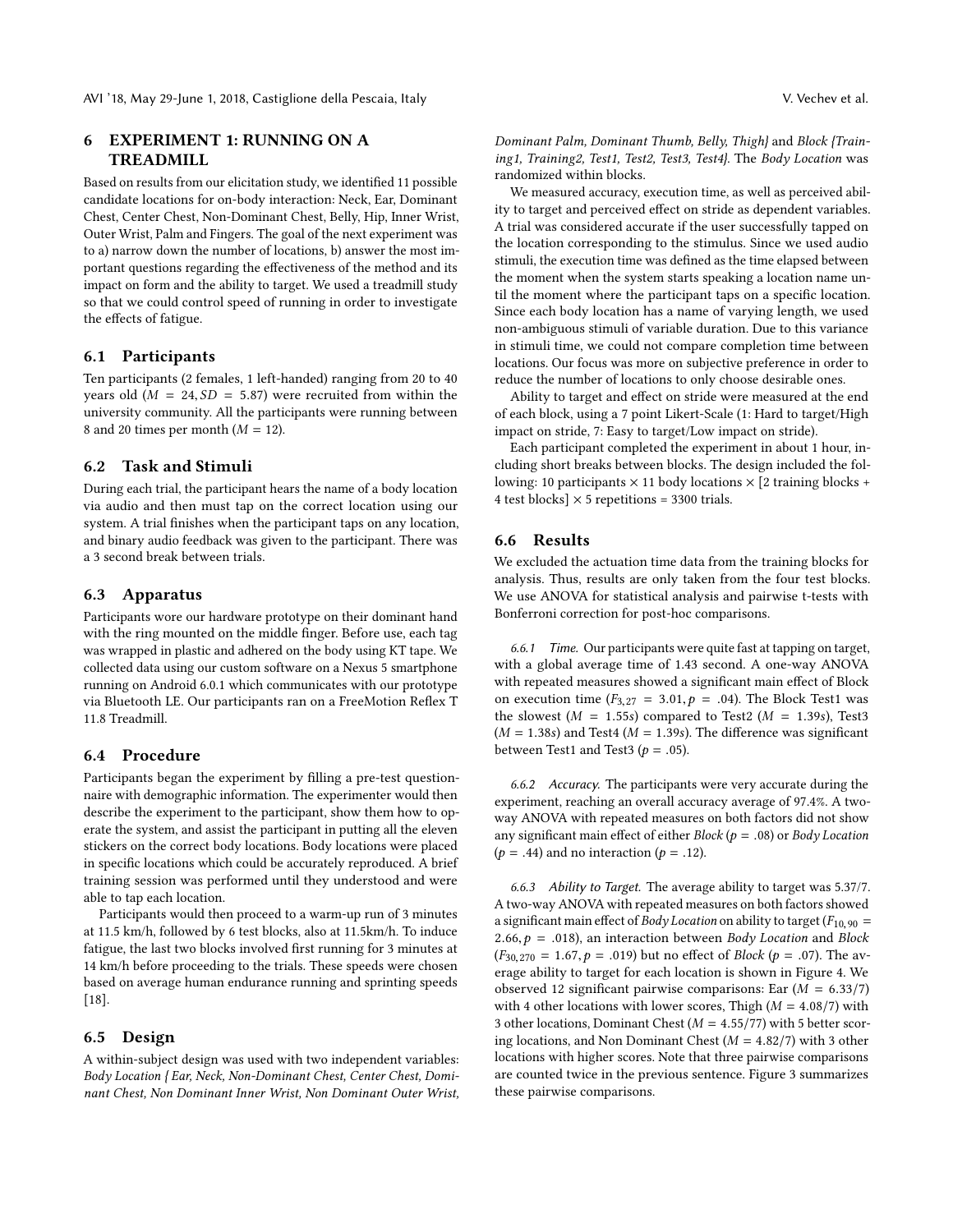<span id="page-4-1"></span>

| <b>Thumb</b><br><b>Inner</b><br>Wrist | $\overline{\phantom{0}}$<br>۰ | ۰ | -<br>۰ | -<br>А | ٠<br>- | A/E<br>A/E | ۰ | $\overline{\phantom{0}}$<br>۰ | ۰ |  |
|---------------------------------------|-------------------------------|---|--------|--------|--------|------------|---|-------------------------------|---|--|
|                                       |                               |   |        |        |        |            |   |                               |   |  |
| Palm                                  | ۰                             | ۰ | ۰      | ۰      |        | Е          | ۰ |                               |   |  |
| <b>Neck</b>                           | E                             | ٠ | А      | А      | ٠      | A/E        |   |                               |   |  |
| Thigh                                 | E                             | E | E      | ٠      | A/E    |            |   |                               |   |  |
| Ear                                   | A/E                           | E | A/E    | A/E    |        |            |   |                               |   |  |
| Chest (D)                             | A                             |   | -      |        |        |            |   |                               |   |  |
| Chest (ND)                            |                               |   |        |        |        |            |   |                               |   |  |
| Check(C)                              | ۰                             |   |        |        |        |            |   |                               |   |  |

Figure 3: Statistical significance of (1) ability to target performance and (2) effect on stride differences. 'A' shows significance for ability to target, 'E' for effect on stride.

<span id="page-4-0"></span>

Figure 4: Body Map for Running: ability to target (left) and effect on running stride (right) using 7 point Likert-Scale (1: Hard to target/High impact on stride, 7: Easy to target/Low impact on stride).

6.6.4 Effect on Stride. The average effect on stride as perceived by our participants ranged from 4.38/7 (Thigh) to 6.05/7 (Ear), for an average of 5.03/7. A two-way ANOVA showed significant main effect of *Block* ( $F_{3,27} = 5.59, p = .004$ ), *Body Location* ( $F_{10,90} =$ 2.57,  $p = .008$ ) and an interaction Block  $\times$  Body Location ( $F_{30,270}$  = 1.64,  $p = .02$ ). The effect of stride varied over the four tests blocks as follows: 4.96/7 for Test1, 5.19/7 for Test2, 5.09/7 for Test3 and 4.89/7 for Test4, with significant differences between on one hand Test2 and on the other hand Test1 and Test4, suggesting that our participants felt that interacting with the system had more effect on the stride after Test2, since a higher score suggests a least effect on the stride.

In terms of Body Location, we found 14 significant pairwise comparisons. Tapping the Thigh had the highest impact on the stride  $(M = 4.38/7)$  scoring significantly worse than 9 other locations; Ear had less impact ( $M = 6.05/7$ ) and scored significantly better than 5 other locations, and finally, Belly ( $M = 4.45/7$ ) received significantly lower scores than 3 other locations. Note that two pairwise comparisons are counted twice. More details can be seen in Figure [3.](#page-4-1)

#### 6.7 Body Location Analysis

We observed an interaction  $Block \times Body$  Location on the effect on stride which suggests that the perceived effect on stride can improve on some locations, or to the contrary decrease on others. On Belly, Palm and Thumb, the perceived effect score increased over time, suggesting that tapping on these locations seems to have less impact on the stride over time, whereas the inverse effect was observed on Non Dominant Chest, Dominant Chest, Neck, Inner Wrist and Outer Wrist. This score stayed steady for Ear, Hip and Center Chest.

When asked about the number of locations for interactions, participants responded that, on average, 6 is a comfortable number. This matched the average number of submitted locations during our exploratory study, which was also 6. Therefore, we selected only the six best locations. We discard Hip and Belly because of their low scores in Qualitative Feedback. After discussing with participants at the end of the experiment, we also discarded Inner Wrist as it was confusing to differentiate the two locations for some participants. Finally, after comparing the general performance of the three chests position, we also discarded the Non Dominant and Dominant Chest and kept Center Chest. Our reduced set of optimal Body Locations is thus: Ear, Neck, Center Chest, Non Dominant Wrist, Palm and Thumb.

The results of this experiment show a very high accuracy overall. Our participants were consistently accurate for each location showing that our system is reliable. In terms of execution time, we notice an interesting trend as execution time decreased between blocks to reach an average of 1.38-1.39 seconds by the end of the experiment. This significant decrease of time can likely be explained by a learning effect, however the effects of fatigue on the performance is not really clear. We found no significant effects that show fatigue was affecting actuation performance.

#### 6.8 Study Limitations

The analysis of the time data revealed that we could not reliably compare between locations due to a variance in the length of the audio stimuli - i.e. 'Center Chest' takes longer to pronounce than 'Hip'. Therefore we could only assess actuation time on an aggregate and block level. We resolve this limitation in the follow-up track experiment, where each audio stimuli is exactly 300ms in length and encoded in a single word (Please see supplementary materials for audio stimuli).

#### 7 EXPERIMENT 2: RUNNING ON THE TRACK

The first running experiment allowed us to come up with a reduced set of six suitable body locations: Ear, Neck, Chest, Wrist, Palm and Thumb. In this new experiment, we test the validity of the method in a more realistic context by asking our participants to run on a track without stopping.

#### 7.1 Participants

Twelve participants (6 females, 1 left-handed) ranging from 19 to 28 years old ( $M = 22.39$ ,  $SD = 3.07$ ) were recruited from within the university community. All the participants were running between 4 and 21 times per month  $(M = 9.61)$ .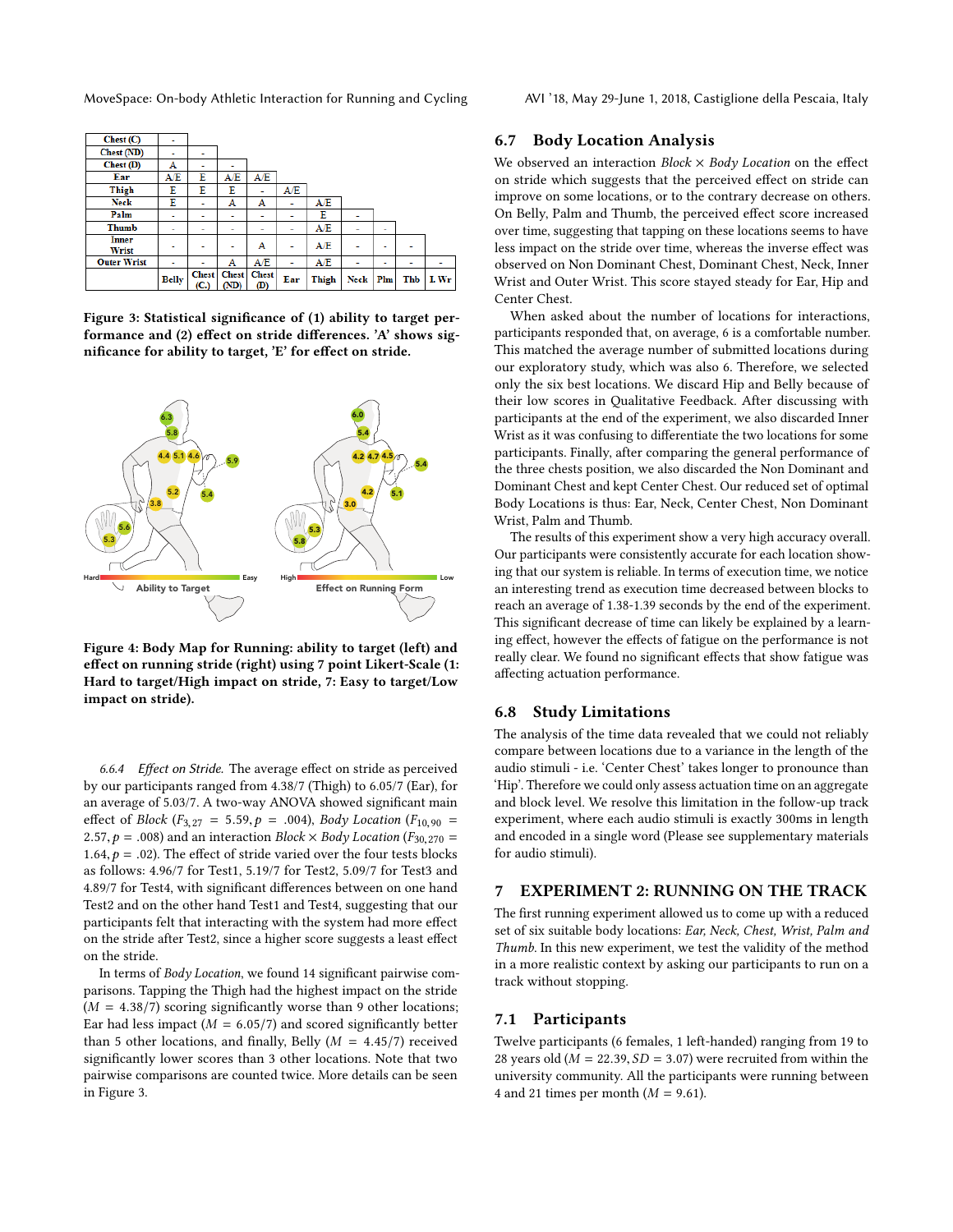AVI '18, May 29-June 1, 2018, Castiglione della Pescaia, Italy V. Vechev et al.

#### 7.2 Task and Stimuli

Similarly to experiment 1, we used the same audio stimuli process, with binary audio feedback given to the participant at the end of a trial and a three seconds break between two trials.

#### 7.3 Apparatus

The participants wore the same hardware prototype on their dominant wrist and hand, connected to the same Nexus 5 Android Phone. The experiment was done on an outdoor track within the university campus. The track is a standard 400 meters track. We also used a Garmin 735 XT smartwatch to track their running speed and collect biometric measurements.

### 7.4 Procedure

The procedure is the same as in experiment 1. During the main experiment, we asked the participants to run at a comfortable, but constant speed. Our participants ran at speeds ranging from 7.3 km/h to 14.4 km/h ( $M = 11.05 km/h$ ,  $SD = 2.41$ ). Participants maintained a constant speed throughout the experiment, including a 2 minute break between blocks. We also reduced the number of blocks from 6 to 5, by removing one of the training blocks. After the experiment, we asked participants to map any functions they may use during training on the set of body locations. A brief interview concluded each experiment.

#### 7.5 Design

We used a similar within-subject design with two independent variables: Body Location {Dominant Ear,Dominant Neck,Center Chest, Non Dominant Wrist, Dominant Palm, Dominant Thumb } and Block { Training1, Test1, Test2, Test3, Test4 }. The Body Location was randomized within blocks. We measured accuracy and execution time again for each location in the post-experimental questionnaire. Each participant performed the experiment in around 1 hour, including around 20 to 24 minutes of running. The design included the following: 12 participants  $\times$  6 body locations  $\times$  [1 training + 4 test blocks]  $\times$  5 repetitions = 1800 trials.

#### 7.6 Results

7.6.1 Time. The execution time includes the time to play the stimulus and the time for the participant to tap on the body location using our system. The average execution time was quite fast at 1.31 second on average. A two-way ANOVA found an effect of *Body Location* ( $F_{5,55} = 2.94, p = .021$ ), but no interaction ( $p = .1$ ) between factors. On average, wrist was the slowest location to acquire ( $M = 1.49$  $M = 1.49$  $M = 1.49$ s). Table 1 shows the performance of each location and significant pairwise comparisons.

We also analyzed improvement of Body Location over time, excluding the first training block. A two-way ANOVA did not show any significant main effect of *Block* on execution time ( $p = .2$ ). On average, execution time over all locations improved by 0.08 seconds. The palm and the thumb showed no improvement at all, while the chest improved the most by 0.22 seconds.

Table [1](#page-5-0) shows the performance of each location and significant pairwise comparisons.

<span id="page-5-0"></span>Table 1: Average time for each location in experiment 2.  $\alpha, \beta, \gamma$  show significant pairwise comparisons.

| Location Wrist |                                                                                 | <b>Chest Neck Ear</b> |  | Palm Thumb |
|----------------|---------------------------------------------------------------------------------|-----------------------|--|------------|
|                | Average 1.49 $\alpha$ , $\beta$ , $\gamma$ 1.25 1.25 $\beta$ 1.26 $\alpha$ 1.25 |                       |  | 1.25Y      |

7.6.2 Accuracy. The participants were also very accurate in this experiment, with an average accuracy of 96.9%. A two-way ANOVA with repeated measures on both factors showed no significant effect of Body Location ( $p = .19$ ), Block ( $p = .75$ ) or interaction between the two factors ( $p = .63$ ). The accuracy between blocks stays nearly constant as it ranges from 96.7% in Test1 to 97.2% in Test4.

#### 7.7 Body Location Analysis

In general, the six locations we chose for this study were good, with very high accuracy and low time to acquire them.

Neck and Ear also performed well and confirm the trend we found in Experiment 1. Neck seems to require more focus than the ear but is still a good candidate.

One of the most interesting result in this experiment is the relatively low performance of the Wrist. Most athletes use a wearable device usually worn on the wrist as a companion while exercising, which might suggest that Wrist is a good location for on-body interaction while doing sports. It appears that the Wrist takes significantly more time to tap on (up to 200 milliseconds). This difference may not seem important, but in a competitive sports context it can be an issue. As stated by P8: "Because itâ $\tilde{A}Z$ s on the other side. It would affect my movement, because when youâĂŹre jogging, you do this, you tend to lose balance." (P8, F, 20, Recreational Jogger).

While all locations showed a significant effect between the first training block and the second, we found no further learning effects. Thus, our approach requires on average 2.5 minutes to learn. Certain locations such as the Palm and the Thumb achieved their lowest actuation time in the 2nd block, while the Chest showed the most improvement through the full experiment.

#### 7.8 Study Limitations

We note that false positive of certain body locations such as the palm and hip can be a potential issues that are worth more design consideration, but overall, these incidents were rare in our studies. On average, we noticed about 1 false positive every 2 hours.

We see that the ear was the most desired for a music player, while the chest was thought to be particularly intuitive for biometric data.

#### **EXPERIMENT 3: CYCLING ON THE TRACK**

Our elicitation study for on-body touch during cycling yielded 6 candidate locations: Non Dominant Arm, Center Chest, Dominant Helmet, Dominant Neck, Dominant Thigh and Non-Dominant Wrist

In this activity, no narrowing down was needed, and testing in a gym setting was not appropriate. Thus we conducted only 1 study using the same procedure as experiment 2, and taking all measures from both running experiments. The goal of this experiment was to investigate how the preferences for body location change depending on activity, and explore the reasons why.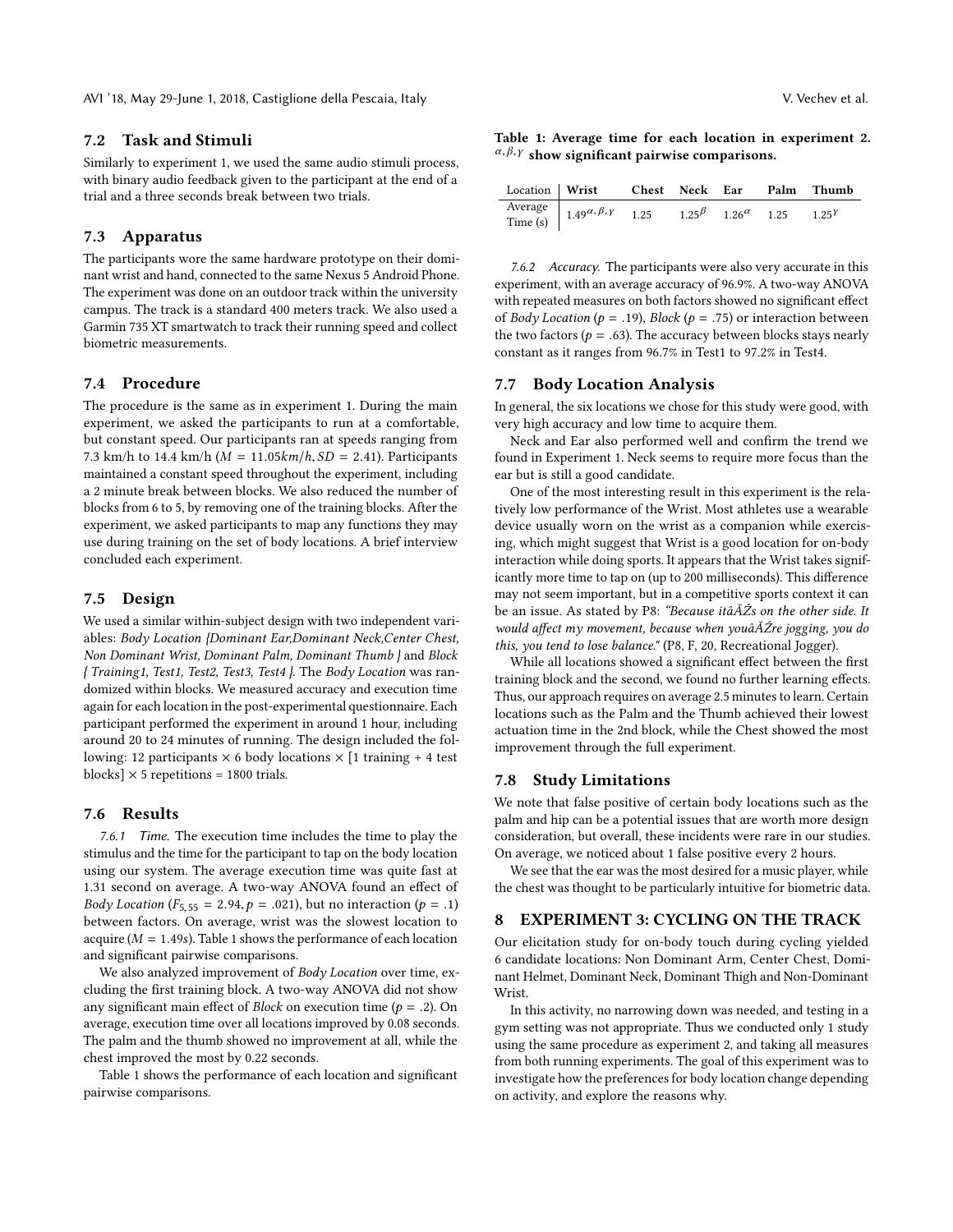#### 8.1 Participants

Eight participants (1 female) ranging from 20 to 40 years old ( $M =$  $26.5, SD = 7.31$ ) were recruited from within the university community and bicycle enthusiast groups from social media. All the participants were cycling between 2 and 31 times per month  $(M = 12.25)$ .

### 8.2 Task and Stimuli

The experiment was very similar to experiment 2 with audio stimuli of exactly 300 ms, binary audio feedback given to the participant at the end of a trial and a three seconds break between two trials.

#### 8.3 Apparatus

The participants wore the same hardware prototype on their dominant wrist and hand, connected to the same Nexus 5 Android Phone. The experiment was done on the same outdoor track. The participants were asked to bring and ride their own bicycle during the experiment.This was done to accommodate for fit, since providing one bicycle with seat adjustment would only provide height adjustment. We also used a Garmin 735 XT smartwatch to track their cycling speed.

# 8.4 Procedure

The procedure is shared with experiment 2. During the main experiment, we asked the participants to cycle at a comfortable speed. There would be a 30 seconds break between two blocks during which there would be no stimulus. Participants were instructed to ride and perform interactions in the brake-handle (BH) position, even if their bicycles had aero-bars or drop-handles. The thigh position sticker was mounted on top of the clothing. All participants used their right hand to actuate the locations on the body. After the experiment, participants were asked to rate the perceived ability to target and effect on the cycling posture using 7 levels Likert Scale as in in Experiment 1. Participants also completed a function mapping exercise like in Experiment 2.

#### 8.5 Design

We used a similar within-subject design with two independent variables: Body Location { Helmet, Neck, Thigh, Arm, Wrist, Chest } and Block { Training1, Test1, Test2, Test3, Test4 }. The Body Location was randomized within blocks.

We measured accuracy and execution time again, as well as the ability to target and effect of cycling posture for each location in the post-experimental questionnaire. Each participant performed the experiment in around 1 hour, including 20 to 24 minutes of cycling. The design included the following: 8 participants  $\times$  6 body locations  $\times$  [1 training + 4 test blocks]  $\times$  5 repetitions = 1200 trials.

#### 8.6 Results

Our participants cycled at speeds ranging from 12.8 km/h to 19.9 km/h ( $M = 16.21km/h$ ,  $SD = 2.18$ ). Our results are therefore not applicable to high performance scenarios, but typical cruise speeds achieved in the city.

8.6.1 Time. The average time to tap on a specific location while cycling was 1.65 seconds. We found no significant main effect of *Body Location* ( $p = .35$ ), *Block* ( $p = .78$ ) and no interaction between

<span id="page-6-1"></span>

Figure 5: Results for cycling: ability to target (left) and effect on cycling posture (right) using 7 point Likert-Scale (1: Hard to target/High impact on stride, 7: Easy to target/Low impact on stride)

the factors ( $p = .96$ ). All the six locations we considered had an average time ranging from 1.58 to 1.78 seconds. Table [2](#page-6-0) shows individual performance of each location with pairwise comparisons. Average time did not vary between blocks, in a short range between 1.62 seconds (Test3) and 1.68 seconds (Test2).

8.6.2 Accuracy. Accuracy was once again very high, with an average of 99.3%. There were no significant main effect of either Body Location ( $p = .51$ ), Block ( $p = .41$ ) or interaction between the factors ( $p = .33$ ). Accuracy increased over time, from 98.74% in Test1 and Test2 to 100% in Test4.

8.6.3 Ability to Target. Our participants reported that they were overall able to target the different locations easily, except for Thigh. We found a significant main effect of Body Location on this score  $(F_{5,35} = 5.38, p < .01)$ . Table [2](#page-6-0) summarizes the performance of each location.

8.6.4 Effect on Cycling Posture. The average effect on cycling postures was 5.06/7, suggesting a slightly positive opinion, i.e. a not-so-strong effect on posture. We found a significant main effect of *Body Location* on this score ( $F_{5,35} = 4, p < .001$ ). Thigh, once again, obtained the lowest score ( $M = 3.25/7$ ). The effect on posture of each location is presented in Table [2](#page-6-0) and Figure [5.](#page-6-1)

<span id="page-6-0"></span>Table 2: Average scores for time, ability to target and effect of posture by location in Experiment 2.  $\alpha$ ,  $\beta$ ,  $\gamma$  show significant pairwise comparisons.

| Location             | Wrist                        | Chest | Neck          | Helmet           | Arm  | Thigh            |
|----------------------|------------------------------|-------|---------------|------------------|------|------------------|
| Average<br>Time(s)   | $1.58^{\alpha,\beta,\gamma}$ | 1.58  | $1.585^\beta$ | $1.695^{\alpha}$ | 1.69 | 1.78Y            |
| Ability<br>to Target | $6.63^{\alpha}$              | 5.63  | 5             | 5                | 5.75 | $3.635^{\alpha}$ |
| Effect<br>on Posture | 5.63                         | 5.88  | 4.63          | 5.885 $\alpha$   | 5.13 | $3.255^{\alpha}$ |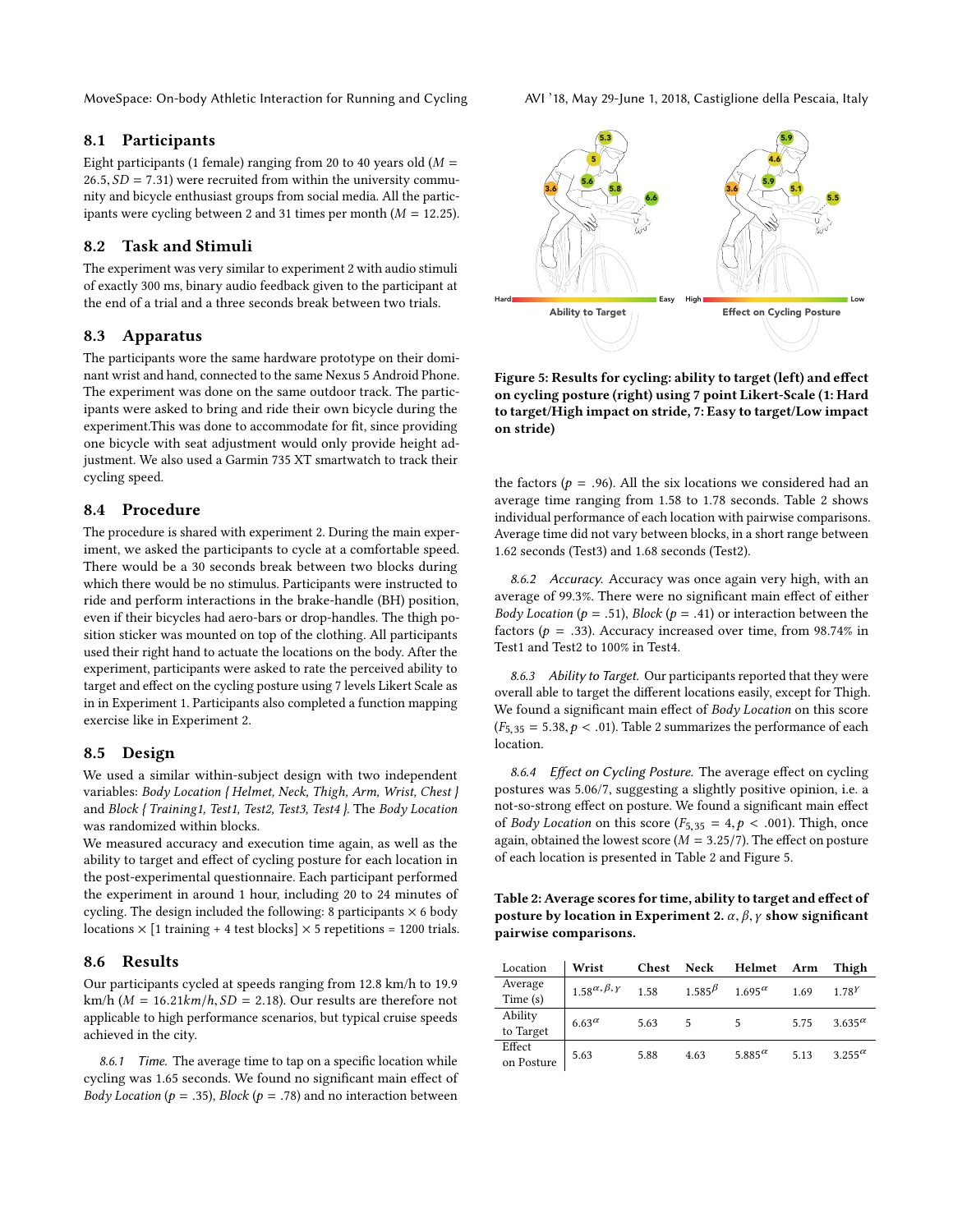AVI '18, May 29-June 1, 2018, Castiglione della Pescaia, Italy V. Vechev et al.

# 8.7 Body Location Analysis

The quantitative results of the experiment imply that all the six locations are suitable, as the time to acquire them is quite low (less than 1.78s) and accuracy very high (up to 100% in our last block). Our system is thus usable while cycling.

However, the qualitative results also suggest that Thigh was not that convenient for our participants. This trend was confirmed after discussing with our participants "It's disruptive. Every time I try to touch my thigh, my bike just goes to the other direction. Then after I've done my gesture, I have to put it back to the track." (P2, M, 20, Cycling Enthusiast). On the other hand, Wrist was seen as one of the top locations. This can be explained by the posture while cycling, which makes Wrist one of the closest and thus easiest to acquire location.

In terms of functions and their mapping, we found that participants wanted to use the helmet for phone functions such as answering a phone call and similarly to running, the chest for biometric data.

#### 9 DISCUSSION

#### 9.1 Properties of the Proposed Method

In general, our method of tapping locations on the body during training performed well – 1.31 seconds on average for running on a track, and 1.65 seconds on average during cycling. We found eleven suitable locations for running that we shortened to six after experiment 1: Ear, Neck, Chest, Wrist, Palm and Thumb; as well as six for cycling: Helmet, Neck, Chest, Wrist, Thigh, Arm. With the exception of the thigh, all of the selected locations had either neutral or low impact on the form of the activity and the ability to target them, meaning it is non-disruptive to the movements of the activity. In addition, this method is easy to learn: all participants were able to use this method with less than 2.5 minutes across activities. Our results can be generalized to multiple contexts as we test it in the gym and in the real-world. BodyScape [\[22\]](#page-8-20) showed that upper body targets are faster for touching (1.4s) than lower limbs (1.6s) while standing. Although the context of BodyScape is fixed (tapping while standing), we can say that these times are in line with completion times we achieved in MoveSpace: 1.31s for running and 1.65s cycling.

Our work complements Hamdan et. al [\[8\]](#page-8-19) which shows that the wrist was found to be the most comfortable for tapping while running. For the rating of ability to target in running, we found that outer wrist scored the second highest, right after the ear, which was not considered in their study. While the wrist is one of the most accurate locations, this contrasts with our results showing that it is also the slowest during running. We also provide actuation times and additional locations for both running and cycling. To our knowledge, these results are the first of this kind for on-body tapping for Athletic Interaction.

# 9.2 Explaining Performance Differences of Body Locations

Our participants were very accurate, thanks to proprioception [\[7\]](#page-8-9). The high accuracy of our studies shows that our participants were quickly use the system. In general, participants favor locations that

require less additional movement to reach. For example, reaching across the center body line was undesirable for participants and resulted in overall lower rankings than locations on the dominant side of the body. Participants also favor locations which lie directly on the path of the swing motion: the ear, the neck, the center chest, and the non-dominant chest, were considered more natural to tap. While it appears that the thigh and hip also lie on the swing path, the motion to tap requires jutting the elbow outward, creating as one participant put it - 'a multi-dimensional movement', making them less desirable. We also see this effect when comparing the chest locations, noting that the dominant side had the lowest scores despite its proximity to the swing motion, requiring an awkward twist of the arm to tap.

Comparing the wrist across the 2 activities leads to the following insights. During running where the wrist is in motion, it is ranked the lowest and had the slowest performance, but in cycling, where the wrist is stable, it is among the fastest and most preferred body locations.

#### 9.3 Novel Athletic Interfaces

Our studies demonstrated that single-handed interaction during running is feasible and performs well. Previous studies have looked at eliciting single-handed microgestures in a stationary context [\[4\]](#page-7-0), however, we have evaluated a representative subset: finger-to-palm, and thumb-to-finger, and demonstrated their effectiveness in a realistic training context. The technology to enable these interactions in a mobile form factor is becoming rapidly available [\[2\]](#page-7-1), even on commercial products: the Apple Watch can already be modified for better placement [\[1\]](#page-7-2).

Multi sport-activities can benefit from a body-based interface, for example by being customized to the movements of the sport, and the frequency at which interaction is required. Our interface is also portable across different sports such as in a triathlon activity, which is supported by study results showing overlapping preference for locations such as the chest and ear, which could be consistently be used across activities.

Our results contribute to sport technology by suitable locations for on-body interactions using: (1) Novel sports garments, which use muscle activity signals (EMG) to monitor performance [\[3\]](#page-7-3); (2) Conductive fabric [\[20\]](#page-8-2), which has high potential for training use during sports; and (3) Wearable devices, making interaction safer and less intrusive.

### 10 CONCLUSION AND FUTURE WORK

We presented MoveSpace, motion based interaction for running and cycling using the body as input. In our future work, we would like to create higher fidelity sensing systems to reconstruct the full paths of each targetting motion. This could answer questions regarding the exact impact on the stride during running, and guide us towards even better methods of interaction during athletic training.

#### REFERENCES

- <span id="page-7-2"></span>[1] 2017. Edgegear Shift. [http://www.getedgegear.com.](http://www.getedgegear.com ) (2017).
- <span id="page-7-1"></span>2017. Tap with Us. [http://tapwithus.com.](http://tapwithus.com ) (2017).
- <span id="page-7-3"></span>[3] Athos wear. 2016. EMG sports clothing. [https://www.liveathos.com/.](https://www.liveathos.com/) (2016).
- <span id="page-7-0"></span>[4] Edwin Chan, Teddy Seyed, Wolfgang Stuerzlinger, Xing-Dong Yang, and Frank Maurer. 2016. User elicitation on single-hand microgestures. In Proceedings of the 2016 CHI Conference on Human Factors in Computing Systems. ACM, 3403–3414.